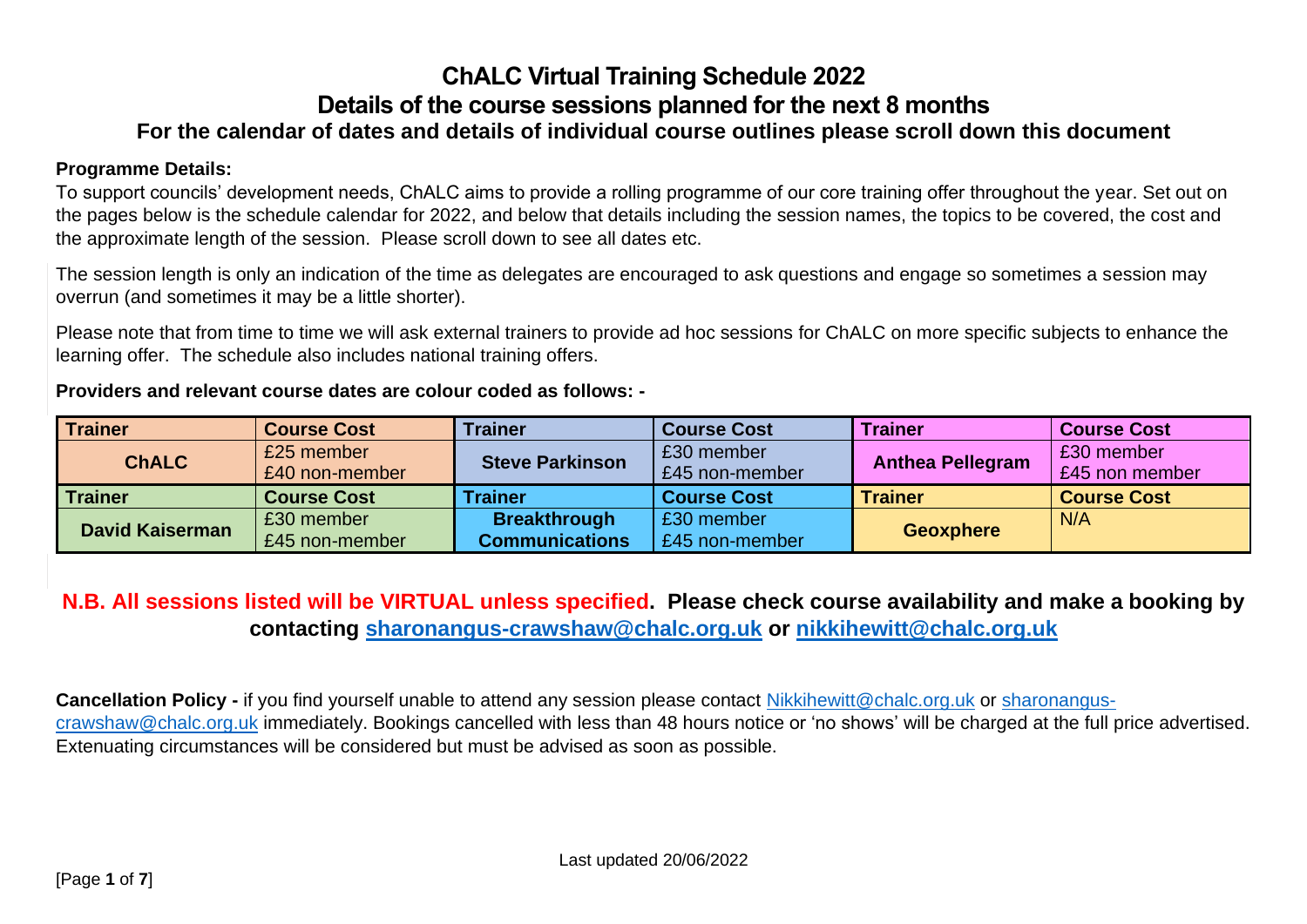## **Schedule Calendar - ChALC**

| <b>May 2022</b>      |                    |                                                      |                  |                    | <b>June 2022</b>                                         |                  | <b>July 2022</b>   |                                |  |
|----------------------|--------------------|------------------------------------------------------|------------------|--------------------|----------------------------------------------------------|------------------|--------------------|--------------------------------|--|
| <b>Date</b>          | <b>Times</b>       | <b>Course</b>                                        | <b>Date</b>      | <b>Times</b>       | <b>Course</b>                                            | <b>Date</b>      | <b>Times</b>       | <b>Course</b>                  |  |
| 11 <sup>th</sup>     | $2.00 -$<br>3.00pm | Introduction to Local<br><b>Council Award Scheme</b> | 13 <sup>th</sup> | $1.30 -$<br>3.30pm | Roles and<br>Responsibilities                            | 12th             | $1.30 -$<br>3.30pm | <b>Meetings and Procedures</b> |  |
| 17 <sup>th</sup>     | $1.30 -$<br>3.30pm | Induction for Clerks and<br>Councillors              | 27 <sup>th</sup> | $6.00 -$<br>8.00pm | Roles and<br>Responsibilities                            | 21 <sup>st</sup> | $6.00 -$<br>8.00pm | <b>Meetings and Procedures</b> |  |
| 19 <sup>th</sup>     | $6.00 -$<br>8.00pm | Chairmanship                                         |                  |                    |                                                          |                  |                    |                                |  |
| 24 <sup>th</sup>     | $1.30 -$<br>3.30pm | Chairmanship                                         |                  |                    |                                                          |                  |                    |                                |  |
| 31 <sup>st</sup>     | $6.00 -$<br>8.00pm | Induction for Clerks and<br>Councillors              |                  |                    |                                                          |                  |                    |                                |  |
| <b>August 2022</b>   |                    | <b>September 2022</b>                                |                  |                    | October 2022                                             |                  |                    |                                |  |
| <b>Date</b>          | <b>Times</b>       | <b>Course</b>                                        | <b>Date</b>      | <b>Times</b>       | <b>Course</b>                                            | <b>Date</b>      | <b>Times</b>       | <b>Course</b>                  |  |
| 9th                  | $1.30 -$<br>3.30pm | General Power of<br>Competence                       | 6th              | $2.00 -$<br>3.00pm | Introduction to the Local<br><b>Council Award Scheme</b> | 4 <sup>th</sup>  | $1.30 -$<br>3.30pm | Chairmanship                   |  |
| 18 <sub>th</sub>     | $6.00 -$<br>8.00pm | General Power of<br>Competence                       | 13 <sub>th</sub> | $1.30 -$<br>3.30pm | Induction for clerks and<br>councillors                  | 13 <sup>th</sup> | $6.00 -$<br>8.00pm | Chairmanship                   |  |
|                      |                    |                                                      | 22 <sub>nd</sub> | $6.00 -$<br>8.00pm | Induction for clerks and<br>councillors                  | 20 <sup>th</sup> | $1.30 -$<br>3.30pm | Roles and<br>Responsibilities  |  |
|                      |                    |                                                      |                  |                    |                                                          | 25 <sup>th</sup> | $6.00 -$<br>8.00pm | Roles and<br>Responsibilities  |  |
| <b>November 2022</b> |                    |                                                      |                  |                    | <b>December 2022</b>                                     |                  |                    |                                |  |
| <b>Date</b>          | <b>Times</b>       | <b>Course</b>                                        | <b>Date</b>      | <b>Times</b>       | <b>Course</b>                                            |                  |                    |                                |  |
| 8 <sup>th</sup>      | $1.30 -$           | <b>CEC Code of Conduct</b>                           | 1 <sup>st</sup>  | $1.30 -$           | <b>CW&amp;C Code of Conduct</b>                          |                  |                    |                                |  |
|                      | 3.30pm             |                                                      |                  | 3.30pm             |                                                          |                  |                    |                                |  |
| 17 <sup>th</sup>     | $6.00 -$           | <b>CW&amp;C Code of Conduct</b>                      | 8 <sup>th</sup>  | $6.00 -$           | Meetings and                                             |                  |                    |                                |  |
|                      | 8.00pm             |                                                      |                  | 8.00pm             | Procedures                                               |                  |                    |                                |  |
| 22 <sub>nd</sub>     | $6.00 -$<br>8.00pm | <b>CEC Code of Conduct</b>                           | 13 <sup>th</sup> | $1.30 -$<br>3.30pm | Meetings and<br>Procedures                               |                  |                    |                                |  |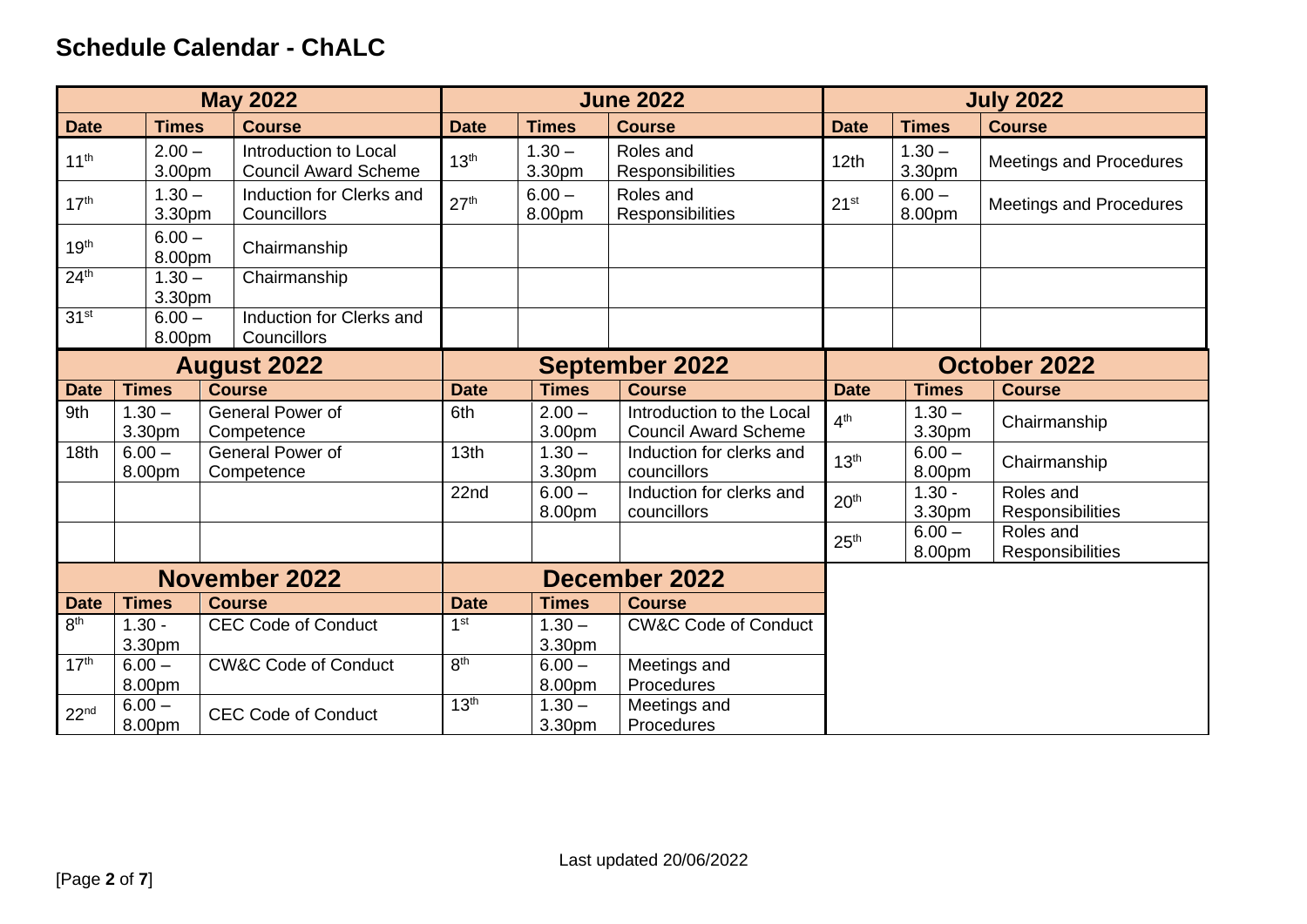# **Schedule Calendar – other providers**

| <b>May 2022</b> |              | <b>June 2022</b> |                  | <b>July 2022</b>   |                                                        |                  |                      |                                           |
|-----------------|--------------|------------------|------------------|--------------------|--------------------------------------------------------|------------------|----------------------|-------------------------------------------|
| <b>Date</b>     | <b>Times</b> | <b>Course</b>    | <b>Date</b>      | <b>Times</b>       | <b>Course</b>                                          | <b>Date</b>      | <b>Times</b>         | <b>Course</b>                             |
|                 |              |                  |                  |                    |                                                        | $\nabla$ th      | $10.00 -$<br>11.30am | VAT for unregistered<br>councils (VAT126) |
|                 |              |                  |                  |                    |                                                        | 20 <sup>th</sup> | $10.00 -$<br>11.30am | VAT for VAT registered<br>councils        |
|                 |              |                  | 30 <sup>th</sup> | $6.30 -$<br>9.00pm | A short briefing on<br><b>Planning for Councillors</b> |                  |                      |                                           |

| <b>August 2022</b> |       | September 2022 |             |                    | October 2022                  |             |              |               |
|--------------------|-------|----------------|-------------|--------------------|-------------------------------|-------------|--------------|---------------|
| Date               | Times | <b>Course</b>  | <b>Date</b> | Times              | <b>Course</b>                 | <b>Date</b> | <b>Times</b> | <b>Course</b> |
|                    |       |                | $-4$ st     | $10.00 -$<br>12.00 | <b>Online Digital Mapping</b> |             |              |               |

| November 2022 |       |               |                                       | December 2022 | We are partnered with Breakthrough |                                                                                         |
|---------------|-------|---------------|---------------------------------------|---------------|------------------------------------|-----------------------------------------------------------------------------------------|
| <b>Date</b>   | Times | <b>Course</b> | Times<br><b>Date</b><br><b>Course</b> |               |                                    | Communications, and a range of national<br>courses - delivered via Zoom - are available |
|               |       |               |                                       |               |                                    | to book directly with the provider at various                                           |
|               |       |               |                                       |               |                                    | dates and times.                                                                        |
|               |       |               |                                       |               |                                    |                                                                                         |
|               |       |               |                                       |               |                                    | Please scroll down for further details and to                                           |
|               |       |               |                                       |               |                                    | access their link.                                                                      |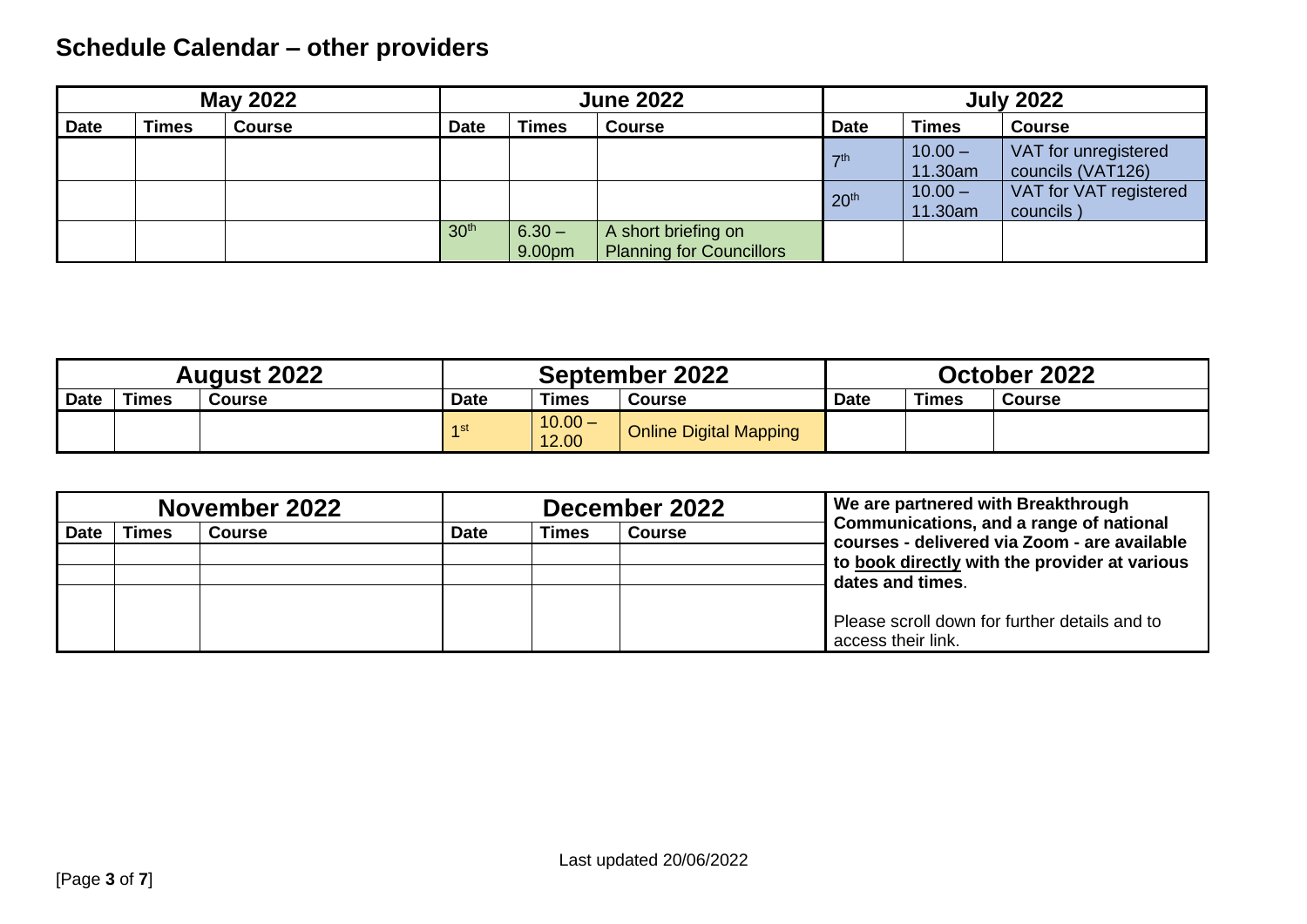| <b>CHALC: Roles and Responsibilities</b>                                                                                                                                                                                                                                                              | <b>ChALC: Meetings and Procedures for Local Councils</b>                                                                                                                                                                                                                                                                                           |
|-------------------------------------------------------------------------------------------------------------------------------------------------------------------------------------------------------------------------------------------------------------------------------------------------------|----------------------------------------------------------------------------------------------------------------------------------------------------------------------------------------------------------------------------------------------------------------------------------------------------------------------------------------------------|
| Roles, duties and responsibilities:<br>• Clerk<br>Chairman<br>• Councillors<br>• and the Council (as a body)<br>The Council as an employer<br>Handling Grievances and Disciplinary Matters<br>2 hours                                                                                                 | The purpose of agendas & minutes<br>The importance of a detailed agenda<br>Best practice in creating agendas & minutes<br>How to create first class agendas & minutes<br>How to handle confidential business<br>Freedom of Information implications<br>Retention of records & archiving<br>2 hours                                                 |
| <b>ChALC: Chairmanship for Local Councils</b>                                                                                                                                                                                                                                                         | <b>ChALC: Induction for Clerks and Councillors</b>                                                                                                                                                                                                                                                                                                 |
| The role of the Chairman<br>The preparation needed before a meeting<br>Agenda preparation and management<br>$\blacksquare$<br>Rules of procedure<br>Public participation & speakers<br>Dealing with difficult people<br>Code of Conduct                                                               | This course is aimed at new councillors and clerks or those who want to<br>refresh their knowledge or understanding. It covers: -<br>Roles and responsibilities<br>Statutory requirements of meetings<br>Decision making and delegation<br>Powers and duties<br>Role of the Council in the planning system<br><b>Budget and Precept procedures</b> |
| 2 hours                                                                                                                                                                                                                                                                                               | 2 hours                                                                                                                                                                                                                                                                                                                                            |
| <b>ChALC: Cheshire East Code of Conduct (FREE)</b>                                                                                                                                                                                                                                                    | <b>ChALC: Cheshire West &amp; Chester Code of Conduct</b><br>(FREE)                                                                                                                                                                                                                                                                                |
| Please note that the Code of Conduct will be changing - CEC will advise of<br>the dates and times of training in late June/July 2022.<br>This session will cover the introduction of the recently revised Cheshire East<br>Council Code of Conduct and the implications for Town and Parish Councils. | Please note that the Code of Conduct will be changing from the 1st April<br>2022.<br>This session will cover the introduction of the recently revised Cheshire West<br>and Chester Code of Conduct and the implications for Town and Parish<br>Councils                                                                                            |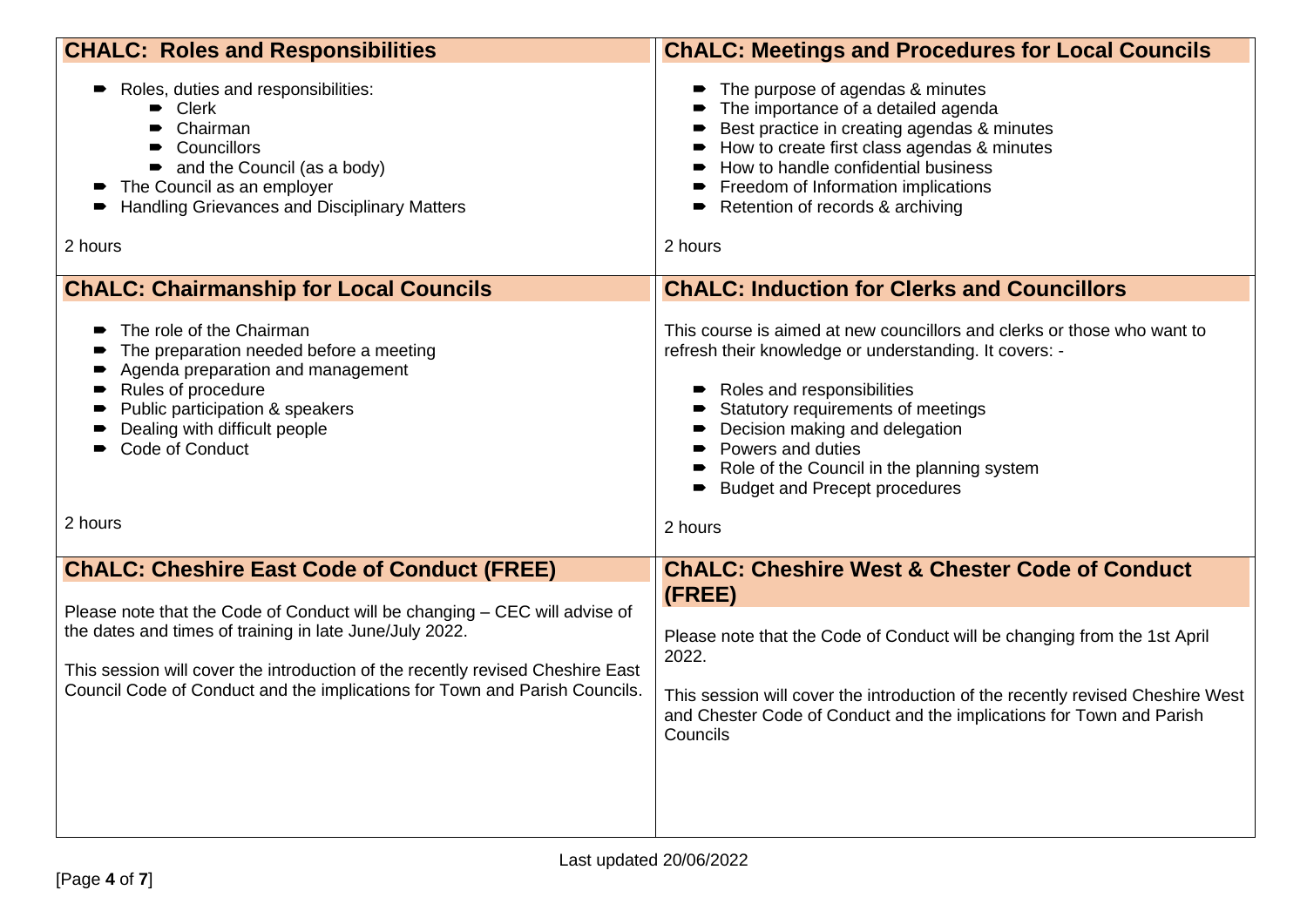| <b>ChALC: General Power of Competence</b>                                                                                                                                                                                                                                                                                                                                                                                                                                                                                                                                                                                                                                                                     | <b>ChALC: Introduction to the LCAS (FREE)</b>                                                                                                                                                                                                                                               |
|---------------------------------------------------------------------------------------------------------------------------------------------------------------------------------------------------------------------------------------------------------------------------------------------------------------------------------------------------------------------------------------------------------------------------------------------------------------------------------------------------------------------------------------------------------------------------------------------------------------------------------------------------------------------------------------------------------------|---------------------------------------------------------------------------------------------------------------------------------------------------------------------------------------------------------------------------------------------------------------------------------------------|
| Aimed at local council clerks, this course has the following objectives: -                                                                                                                                                                                                                                                                                                                                                                                                                                                                                                                                                                                                                                    | During this session we aim to cover the following:                                                                                                                                                                                                                                          |
| • To examine the origin, meaning and application of the general power<br>of competence<br>To explain the criteria for eligibility to use the power and<br>arrangements for confirming eligibility<br>To discuss possible restrictions and risks related to using the power                                                                                                                                                                                                                                                                                                                                                                                                                                    | What is the Local Council Award Scheme?<br>How does it work?<br><b>Award Themes</b><br><b>Award Levels</b><br><b>Accreditation Process</b><br>Benefits to the Council<br>Costs<br>• Available help and support<br>• Current holders of the Awards in Cheshire                               |
| 2 hours                                                                                                                                                                                                                                                                                                                                                                                                                                                                                                                                                                                                                                                                                                       | 1 hour                                                                                                                                                                                                                                                                                      |
| David Kaiserman: A short briefing on Planning for<br><b>Councillors</b><br>This session is aimed with a focus on helping town and parish councillors get<br>the best out of the opportunity they have to respond to the local planning<br>authority on individual planning applications.<br>Topics include: -<br>The overall context for the planning system<br>What needs planning permission and what doesn't?<br>Making the decision: what's taken into account?<br>(a) the policy framework<br>(b) other "material considerations"<br>Who gets to be involved?<br>The choices for the planning authority - approve? refuse? defer?<br>Types of permission and the use of conditions<br>The appeals system | Andrea Pellegram: Session 1 - Introduction to Planning<br>What is town planning and what does it cover?<br>It's a plan-led system<br>The policy hierarchy<br>Who is involved and what do they want?<br>Where do Parish and Town Councils fit in?<br><b>Development Timetable</b><br>2 hours |
| 2 hours 30 minutes                                                                                                                                                                                                                                                                                                                                                                                                                                                                                                                                                                                                                                                                                            |                                                                                                                                                                                                                                                                                             |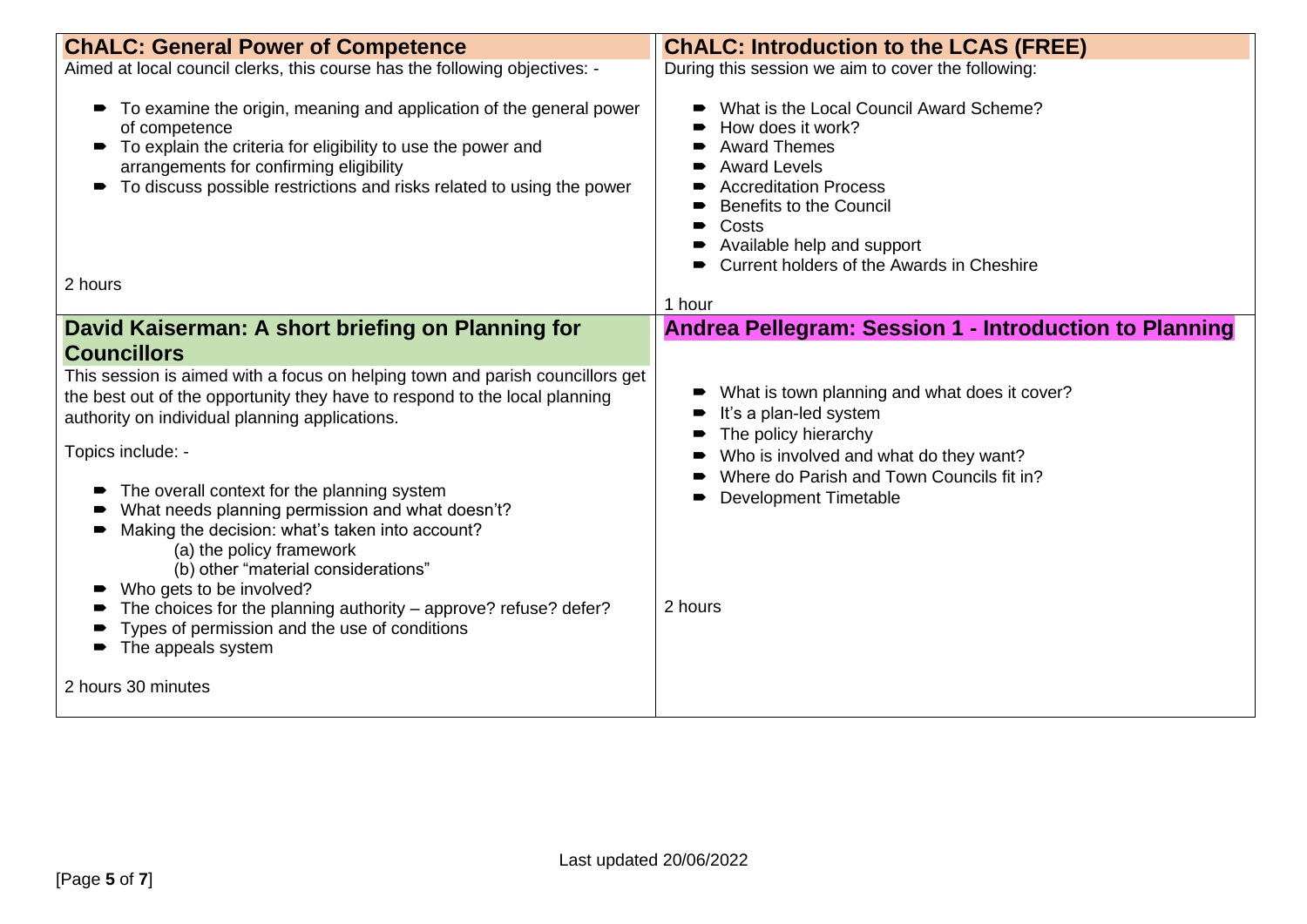| Andrea Pellegram: Session 2 - The Role of Local<br><b>Councils in Town Planning</b>                                                                                                                                                                                                                                                                                                                                                                                                                                                                                                                                                                                                                                | <b>Andrea Pellegram: Session 3 - Important Planning</b><br><b>Concepts</b>                                                                                                                                                                                                                                                                                             |  |  |  |
|--------------------------------------------------------------------------------------------------------------------------------------------------------------------------------------------------------------------------------------------------------------------------------------------------------------------------------------------------------------------------------------------------------------------------------------------------------------------------------------------------------------------------------------------------------------------------------------------------------------------------------------------------------------------------------------------------------------------|------------------------------------------------------------------------------------------------------------------------------------------------------------------------------------------------------------------------------------------------------------------------------------------------------------------------------------------------------------------------|--|--|--|
| <b>Development Timetable</b><br>$\blacksquare$<br>Your role as a consultee<br>$\bullet$<br>Probity and transparency<br>$\bullet$<br>Running your planning committee<br>$\blacksquare$<br>Pre-application discussions with developers<br>The difference between a Neighbourhood Plan and other Council<br>$\blacksquare$<br>plans<br>2 hours                                                                                                                                                                                                                                                                                                                                                                        | <b>Planning Conditions</b><br><b>Planning Obligations</b><br><b>Community Infrastructure Levy</b><br>Viability<br>Up to date housing land supply policies<br>Permitted Development<br>• Biodiversity<br>Material planning considerations<br>2 hours                                                                                                                    |  |  |  |
| <b>Breakthrough Communications: National Training</b>                                                                                                                                                                                                                                                                                                                                                                                                                                                                                                                                                                                                                                                              | <b>Geoxphere: Online Digital Mapping Training (FREE)</b>                                                                                                                                                                                                                                                                                                               |  |  |  |
| <b>Courses</b><br>We are partnered with Breakthrough Communications and a range of<br>national courses, delivered via Zoom, are available which councillors, clerks<br>and other council staff can book directly with the provider.                                                                                                                                                                                                                                                                                                                                                                                                                                                                                | This training programme will give you the confidence to start using digital<br>mapping software in your local council. The software will help you save time<br>and money and increase the professionalism and good-running of your<br>council.                                                                                                                         |  |  |  |
| Overall themes include:-<br>How your council communicates with itself and with the wider<br>community<br>Using digital communication to engage with the community<br>$\blacksquare$<br>Data Protection and Freedom of Information<br>Chairmanship, Interpersonal Skills and Diversity within your Council<br>Dealing with the Media<br>For full information about individual courses, including dates and how to<br>book, please click on this link https://breakthroughcomms.co.uk/calc-<br>training-events/. N.B. Please ensure you complete all details via the online<br>booking form and identify the correct county association, Cheshire<br>Association of Local Councils (ChALC), from the drop-down menu. | Introduction to Parish Online<br>Subscription pricing and how to access for free<br>Use in other councils and examples<br>Common tasks - viewing different maps, recording an asset register,<br>creating own maps, styling a layer, producing printouts<br>Data sharing<br>Styling<br><b>Configuring layers</b><br>Data extract<br><b>Public Map</b><br>$\bullet$ Q&A |  |  |  |
| 2 hours                                                                                                                                                                                                                                                                                                                                                                                                                                                                                                                                                                                                                                                                                                            | 2 hours                                                                                                                                                                                                                                                                                                                                                                |  |  |  |